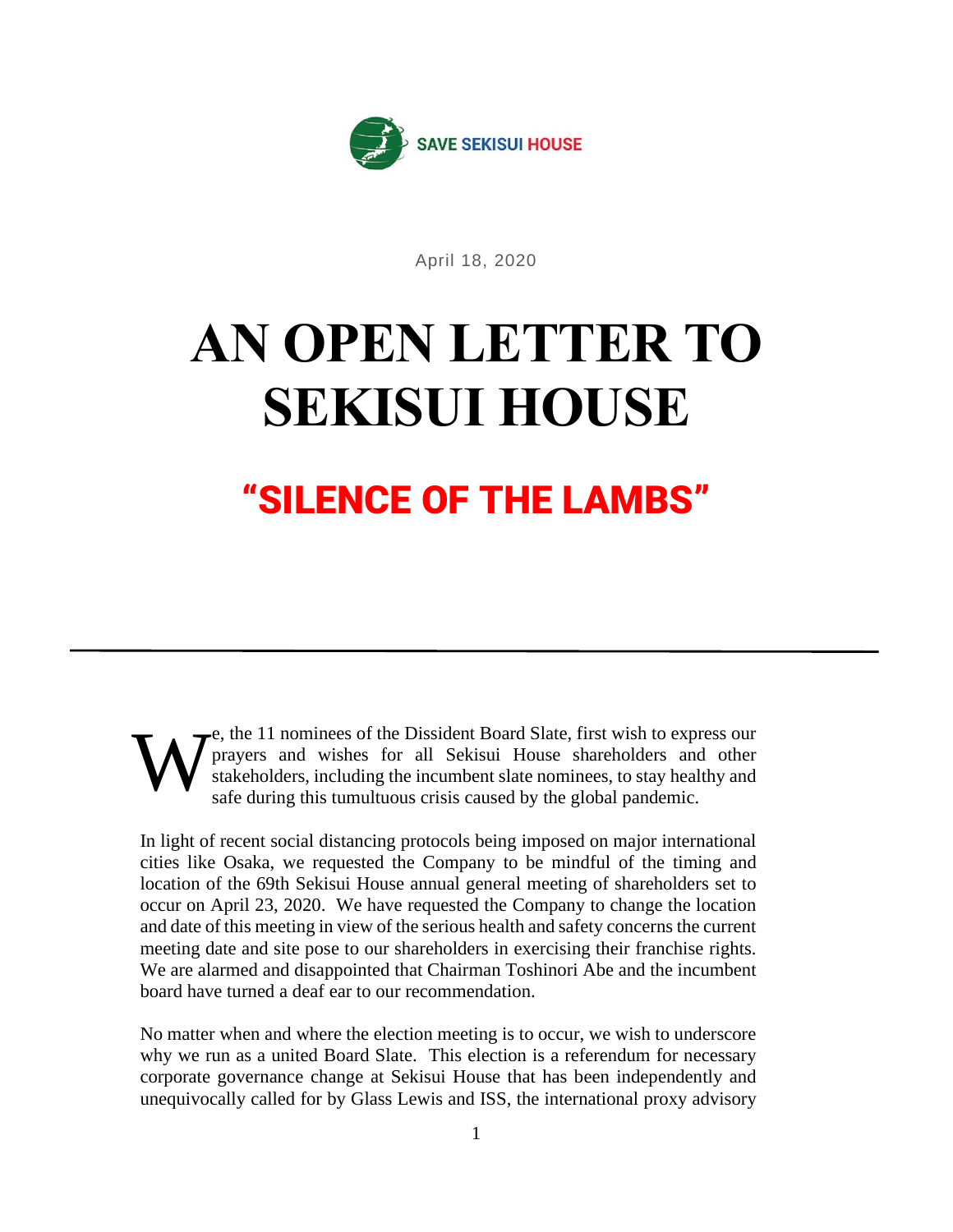firms, as well as by the cogent reporting of countless financial reporters through their investigative articles.

While Glass Lewis and ISS together recommended ousting Toshinori Abe (Chairman) and Shiro Inagaki (Vice Chairman) as the main culprits for the dismal governance pervading the Company over the last two years, the proxy advisors saw a mixture of both dissident and incumbent slate nominees as a possible solution to correct the Abe-Inagaki governance failures. We respectfully disagree.

Historic governance precedent demands for a complete replacement of the incumbent board.

The 2012 Olympus scandal is perhaps Japan's greatest corporate governance scandal to date. It involved a £1 billion cover-up led by the company's Chairman and CEO and his complicit board.

Newly appointed CEO, Michael Woodford, was the first foreigner, or gaijin, to run Olympus. By reading the investigative articles of Facta, he became suspicious of recent company transactions that waved red flags of a major cover-up by two key Olympus insiders -- Tsuyoshi Kikukawa (Chairman and CEO) and Hisashi Mori (Deputy President). After Woodford confronted Kikukawa and Mori to no avail, he called a meeting of the whole Olympus board to expose the cover-up. However, Chairman Kikukawa had changed the agenda to be instead a vote to dismiss Woodford. Woodford was summarily ousted by a 15-0 board vote. Woodford recalled that upon the Chairman's cue "all the directors put their arms up. They couldn't have put them up higher."<sup>1</sup>

In retrospect, Woodford sees Japan's obsession with politeness and social niceties is partly to blame for the country's fall from the top of the global power tree and the fraud that almost destroyed Olympus. He warns that "[t]here is a disaster in Japan because of these social characteristics – the deference, not being able to question people in authority," he is troubled that. "[i]t was this attitude that almost allowed Olympus's previous bosses to cover up more than £1 billion of fraud."

The 2020 Sekisui House land fraud and cover-up by key incumbent Board insiders bears a striking resemblance to Olympus. The clear lesson learned from Olympus is that the entire board must be replaced for their complicity in being "silenced like lambs" and blindly following the lead of their miscreant shepherds.

Our Dissident Board Slate is comprised of 11 highly qualified and fiercely independent directors who collectively and without qualification have pledged to thoroughly and transparently investigate Sekisui House's land fraud transaction that reveals numerous red flags of money laundering and terrorist/organized crime financing, and to aggressively seek recovery of the \$52 million in funds stolen from our shareholders.

<sup>1</sup> <https://www.theguardian.com/business/2012/nov/23/michael-woodford-olympus-whistleblower>